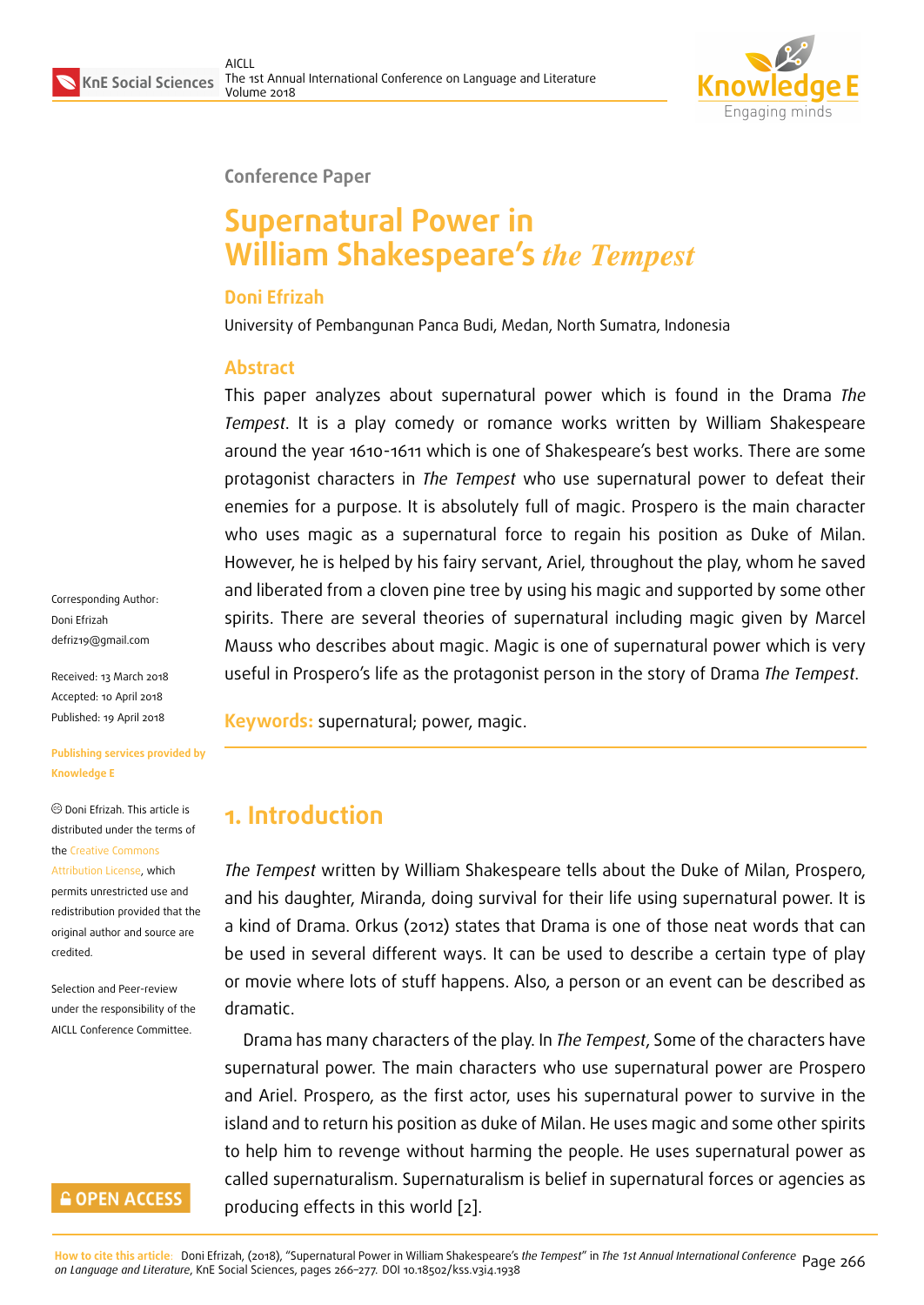

In this research, supernatural power which is used by some characters in the story is discussed. This is significant to discuss to make sure that supernatural power can be a positive thing to learn in Literature. Long time ago, some people told that supernatural power is a negative thing to learn and can injure other people. But in this story, the supernatural power does not show that it is a harmful thing to learn but it is very useful to return the life of Prospero.

## **2. Literature Review**

According to Oxford Advanced Learner's Dictionary (Hornby, 1995: 1199) supernatural means something that cannot be explained by the laws of science. It relates to superstition which cannot be explained by science, Supernatural is beyond the approach of science. It has been evident by the nature. It is considered either above nature and the powers of nature or an answer to the unanswered events. Thus, it is contradiction with naturalism. In addition, superstition (Hornby, 1995: 1199) is the belief that certain events cannot be explained by reason or science, or that they bring good or bad luck; fear of what is unknown or mysterious. The use of the Supernatural in Shakespeare's work is generally well-known. In *The Tempest*, Prospero uses magic as a supernatural force in the story.

In A General Theory of Magic, Mauss (1972: 24) classifies magic as a social phenomenon, akin to religion and science, but yet a distinct category. In practice, magic bears a strong resemblance to religion. Both use similar types of rites, materials, social roles and relationships to accomplish aims and engender belief. They both operate on similar principles, in particular those of consecration and sanctity of objects and places, interaction with supernatural powers mediated by an expert, employment of symbolism, sacrifice, purification and representation in rites, and the importance of tradition and continuation of knowledge. Magic and religion also share a collective character and totality of belief. The rules and powers of each are determined by the community's ideals and beliefs and so may slowly evolve. Additionally neither supports partial belief. Belief in one aspect of the phenomena necessitates belief in the whole, and each incorporates structural loopholes to accommodate contradictions.

## **3. Research Method**

This research is done by analyzing data in the form of description. The method used is Descriptive Method in which the discussion will be described to show that the supernatural power can be discussed scientifically. Type of this research based on the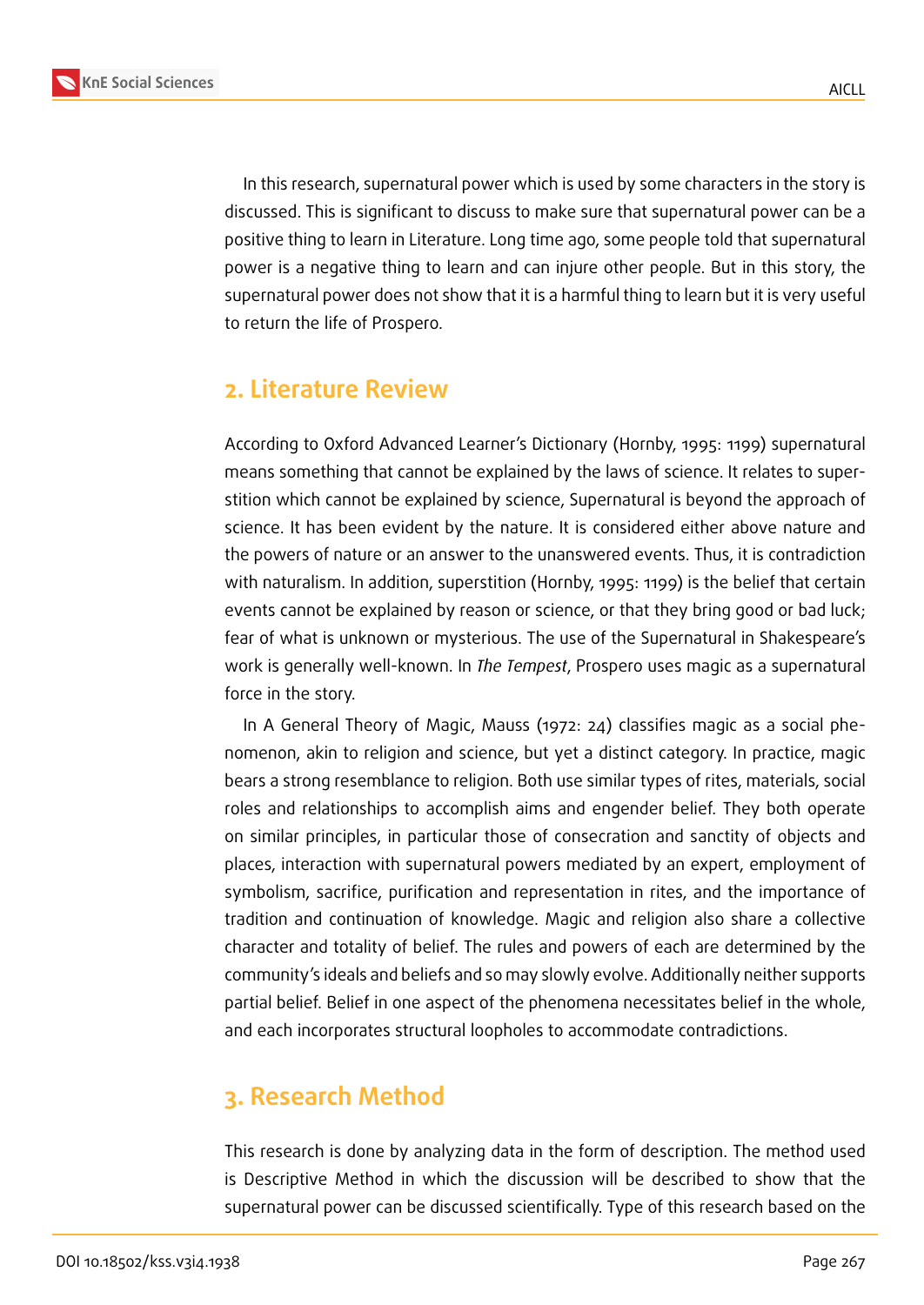

approach is called as qualitative research. Qualitative research collects large amounts of information on subjects that are often too complex to be analyzed. Judith Preissle in Cresswell, J (1998: 24) stated that qualitative research is a loosely defined category of research designs or models, all of which elicit verbal, visual, tactile, olfactory, and gustatory data in the form of descriptive narratives like field notes, recordings, or other transcriptions from audio and videotapes and other written records and pictures or films. The data used in such research are usually text that has been collected. There is one main kind of sources of data in this research, that is, Drama *The Tempest* by William Shakespeare. The research focuses on the supernatural power in the story. The topic becomes significant thing to study and analyze. Thus, by using this approach, this is a descriptive qualitative research.

## **4. Discussion**

The play tells a big tempest which is made by Prospero who is the protagonist character using supernatural power. Duke of Milan and a master magician who was ousted by his opponent ended up stranded on an island was uninhabited. He has a daughter. Her name is Miranda. Prospero's brother, Antonio is jealous with him. He does not want Prospero to ascend the throne so conspiracy scenario started organized. Thus, Prospero and his daughter who was still three years old are abandoned on the island. His supernatural magic skill is considered as a dangerous thing for all countries. They use a boat. Undetected by any other people, Gonzalo, the King's counselor, had secretly supplied their boat with plenty of food, water, clothes and the most-prized books from Prospero's library. They lived on the island for twelve years. Prospero has some magician power, and with the study of magic, and the help of his power, he will be able to get what he wants. One day Prospero's enemies have sailed at sea. All these passengers are returning from the wedding of Alonso's daughter Claribel with the King of Tunis. They are on a ship with sailors caught in a tempest. The storm comes to them. It scares all of the noblemen to abandon the ship, fearing it split in half. When the storm subsides, the exiled Duke Prospero and his daughter Miranda appear on the island which they have inhabited. Miranda tells him she saw the ship crack in the storm, but Prospero calms her, explaining it was a magical illusion he created. Caliban, a son of Sycorax, a deformed monster and the only non-spiritual inhabitant before the arrival of Prospero, was initially adopted and raised by him. He taught Prospero how to survive on the island, while Prospero and Miranda taught Caliban religion and their own language. Caliban became Prospero's slave.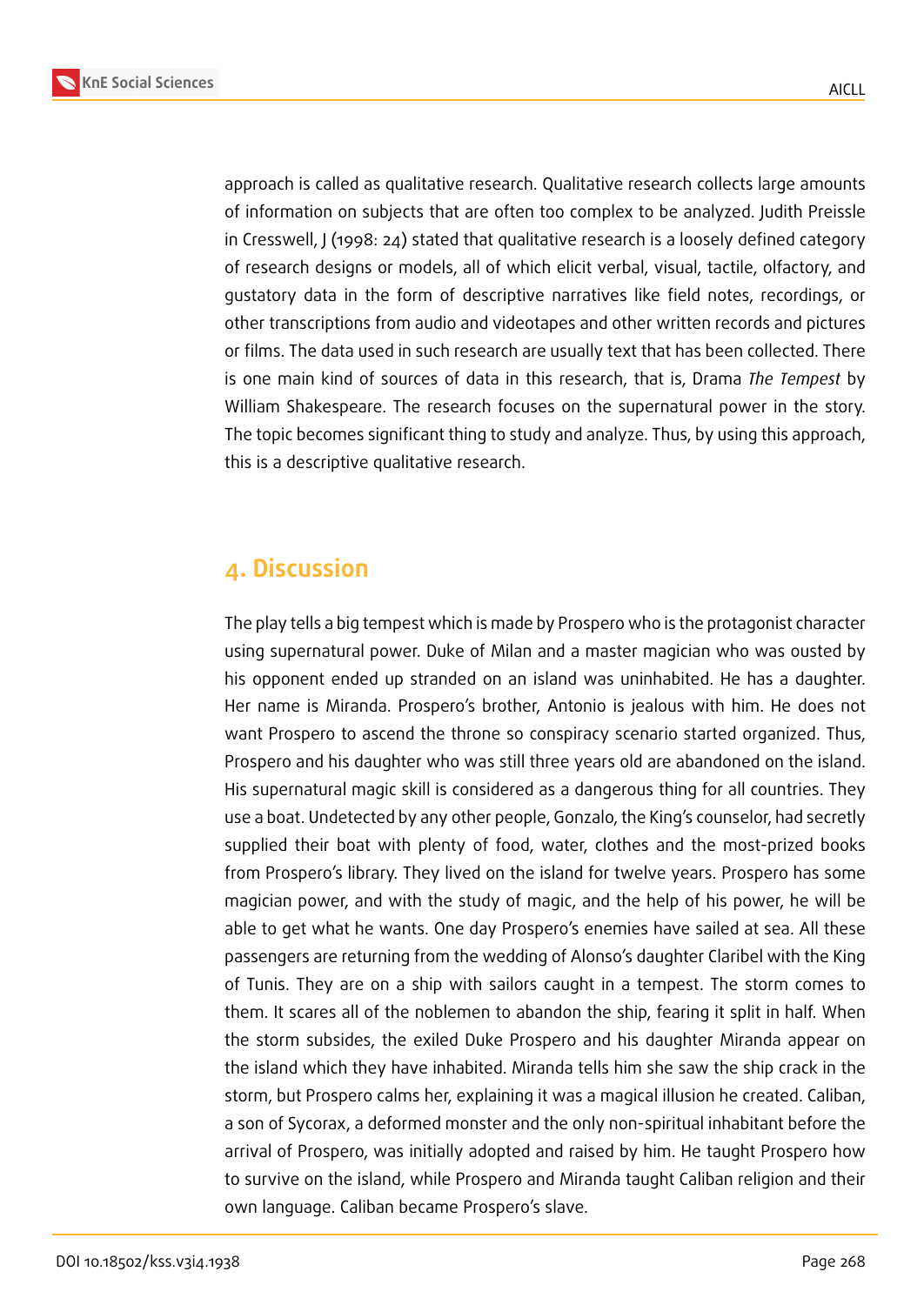**KnE Social Sciences**



The main factor in which Shakespeare makes up the atmosphere of the island is around the supernatural: the magic of Prospero is based in the tradition of the alchemy with which he controls all that occurs on the island, including the captivating music of Ariel, the references to Sycorax (the previous master of Ariel), etc. Magic is the only tool that Prospero uses to exercise his power. But finally Prospero will refuse his power, because he gets the Duke of Naples for his daughter, so it won't be necessary any more to practice that power. Shakespeare did not really explain why Prospero refused to his magic, but he gave Prospero a God-like status to return to the world.

There are some characters who use supernatural power. They are Prospero, Ariel, and other spirits such as Iris, Ceres, and Juno. We can't exactly see the action of Iris, Ceres and Juno in the story but they help Ariel do all Prospero's command.

Prospero is the central character of the play. He controls the action and ends it with happy ending. He is Duke of Milan, was so transporated and rapt in secret studies that he grew stranger to his state. He is not altogether a likeable person. He is like a tyrant when he is in the island to control all includes Caliban and Ariel. He is not a very attractive or sympathetic character. In such moods he becomes a terrible old man as tyrannical as Lear. Prospero has a supernatural power. He learned it by using his book. He increased his supernatural power in the island by learning the book and by helping some spirits which he found there. To survive in the island Prospero used his magic. In the drama, it is called as his art. Prospero and his daughter Miranda overcame many obstacles to survive in life. His surviving started from leaving the affairs of his duke of Milan which was managed by his brother Antonio who was an ambitious man to become the ruler of Milan. He set creatures of his own, then he plotted with Alonso, King of Naples. One mid night a certain man who had been hired by Antonio for a purpose came to Prospero at his studies. They seized Prospero and hurried him and his daughter Miranda, a child of three years old, in a rotten little boat. The boat reached to an unknown island. In this island, Prospero starts to survive with his daughter Miranda and he built himself a cell. After waiting for the time for twelve years, Prospero knew that the day comes, he used his supernatural power to make his enemy came to him. He does not use his supernatural power for any evil purposes. He makes use of his power only to reach the best results. The waves sucked the ship of his enemy and carried on the rocks. Miranda protested to his father what Prospero had done to the people of the ship. Miranda did not know what happened in the past time thus his father, Prospero did it by using his supernatural power. It is seen in the following scene:

Miranda:

If by your art, my dearest father, you have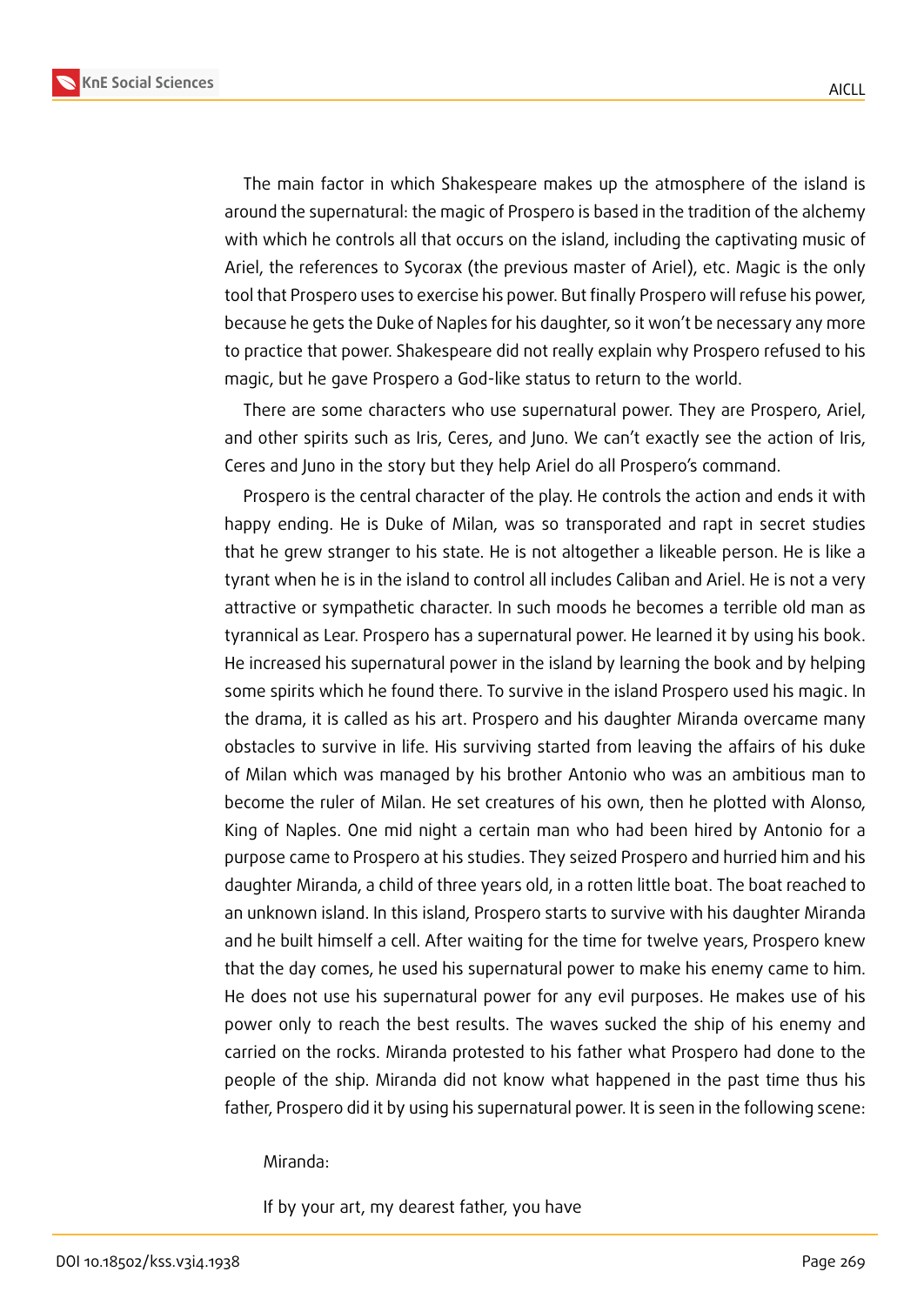Put the wild waters in this roar, allay them, They sky, it seems, would pour down stinking pitch, But that the sea, mounting to the welkin's cheek, Dashes the fire out, O I have suffer'd With those that I saw suffer! A brave vessel, Who had, no doubt, some noble creatures in her, Dash'd all to pieces. O, the cry did knock Against my very heart! Poor souls, they perish'd! Had I been any god of powers, I would Have sunk the sea within the earth, or ere It should the good ship so have swallow'd and The fraughting souls within her, Prospero: No more amazement: tell your piteous heart. There's no harm done Miranda: o, woe the day! (Act I, Sc II, Lines 1-17)

Miranda asked his father, Prospero, to calm the sea from violence by his magic to help the passengers who were on the ship which became his enemy who had made him leaving the affairs of his duke that was managed by his brother Antonio. Prospero convinced his daughter that no harm had been done to the passengers who were on board. He created it himself by using his magic art. He created a great storm. It arose. It made their ship was carried to Prospero's island. It is explained like in the following dialogues:

- Prospero:
- No harm

I have done nothing but in care of thee,

Of thee, my dear one, thee, my daughter, who

Art ignorant of what thou art, nought knowing

Of whence I am, nor that I am more better

Than Prospero, master of a full poor cell,

And thy no greater father.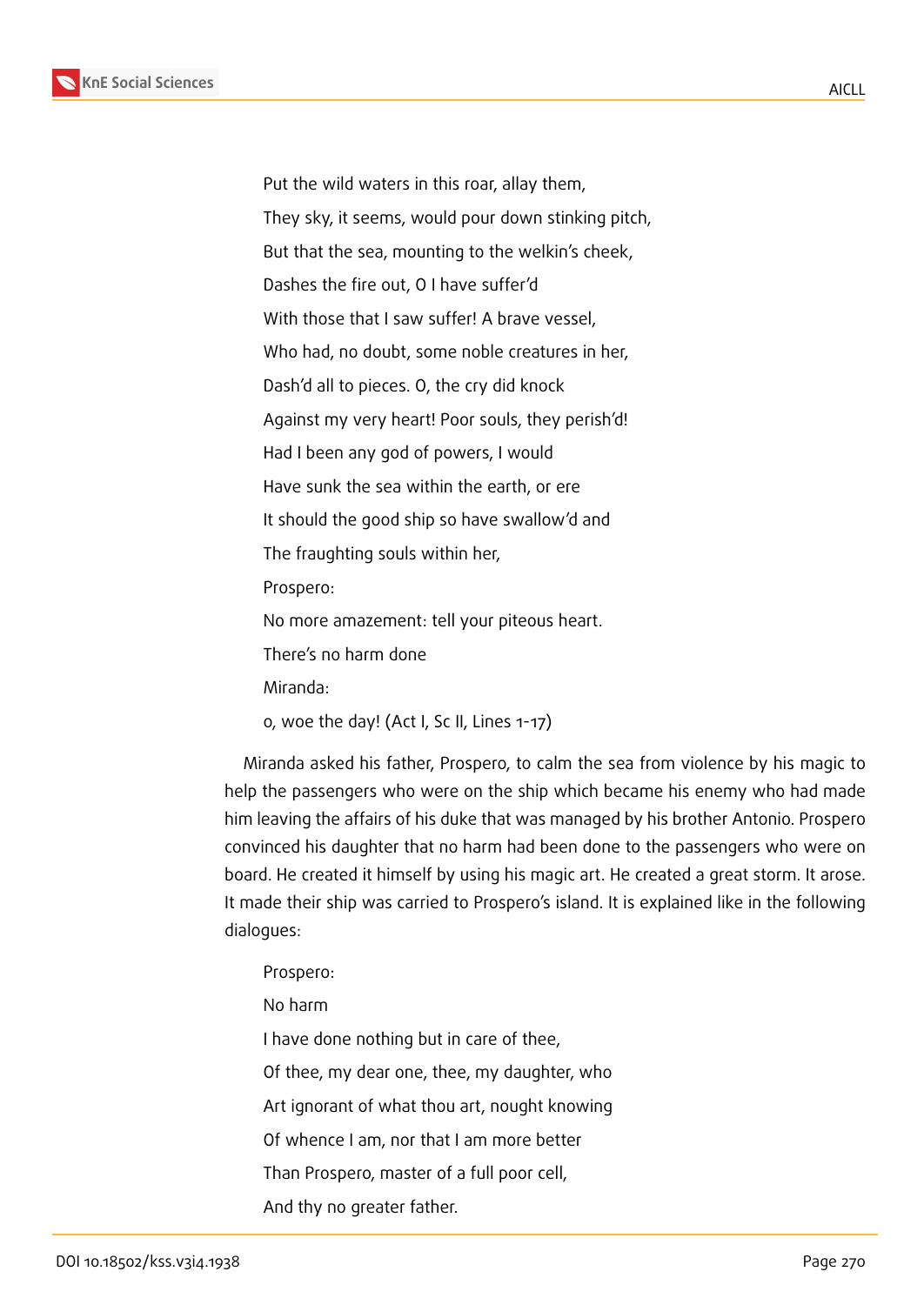

Miranda:

More to know

Did never meddle with my thoughts

Prospero:

Tis time

I should inform thee father. Land thy hand

And pluck my magic garment from me-so:

(Lays down his mantle)

Lie there, my art-wipe thou thine eyes; have comfort

The direful spectacle of the wreck, which touch'd

The very virtue of comparsion in thee

I have with such provision in mine art

So safely ordered, that there is no soul

No, not so much perdiction as an hair

Betid to any creature in the vessel

Which thou heards't cry, which thou saw'st sink

Sit down;

For thou must know farther (Act I, Sc II, Lines 18-39)

The conversation above states that Prospero convinced his daughter Miranda that there had been no harm on the ship. He told Miranda that she does not know who she is. She does not know who Prospero is. Prospero told about them more. The fact is that Prospero just used his magic power to survive in that island by helping Ariel. Miranda just knew the fact about them. But the time has come when Prospero should enlighten Miranda about it.

Prospero is helped by Ariel. Ariel is the first supernatural element that appears in the play of *the tempest*. He is the main and most important supernatural character. He is the spirit of the island.

Ariel was pinned and imprisoned in a cloven pine tree where Sycorax had left him twelve years before. Prospero released him by using his magic art hence Ariel became his servant to do everything whatever Prospero wanted. He made Ariel as the source of his magical powers and became Ariel's master. Ariel helped Prospero much. He used many ways to trick the enemies of Prospero, Gonzalo, his usurping brother and others. He used music to captivate others.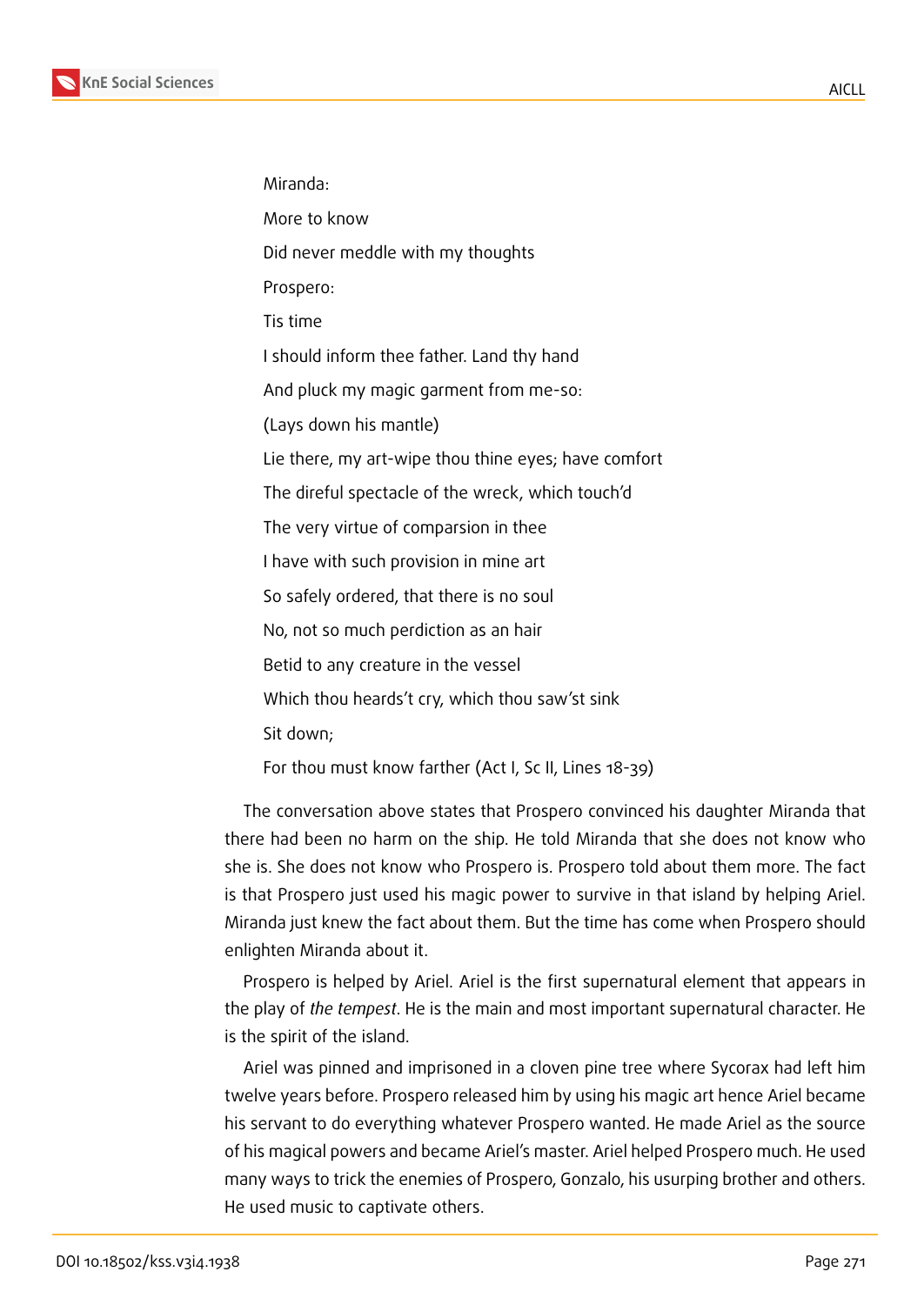

The supernatural spirits summoned by Ariel can be classified as those of fire, air, water, and earth. Ariel created all of incidents which came to the ship using his supernatural power. Ariel got into the King's ship. In the shape of a flame, he appeared on the bow of the ship, then in every cabin and thus he terrified everybody. Fire is evoked in lightning and the forms taken by Ariel as flames on the masts of the ship. The spirits of the air, which include Ariel, are of the highest type. The music, noises, thunder, sounds, and sweet airs which flood the island pertain also to the air. A reference to these is given by Caliban.

Ariel:

All hail, great master! grave sir, hail! I comeTo answer thy best pleasure; be't to fly,To swim, to dive into the fire, to rideOn the curl'd clouds, to thy strong bidding taskAriel and all his quality.

Prospero:

Hast thou, spirit, Perform'd to point the tempest that I bade thee? Ariel:

To every article.

I boarded the king's ship; now on the beak,

Now in the waist, the deck, in every cabin,

I flamed amazement: sometime I'ld divide,

And burn in many places; on the topmast,

The yards and bowsprit, would I flame distinctly,

Then meet and join. Jove's lightnings, the precursors

O' the dreadful thunder-claps, more momentary

And sight-outrunning were not; the fire and cracks

Of sulphurous roaring the most mighty Neptune

Seem to besiege and make his bold waves tremble,

Yea, his dread trident shake. (Act I, Sc II, Lines 223-243)

From the sentences above, Prospero asked Ariel to execute all task from him. He assigned Ariel to make a storm in sea when his enemies are shipping after going back from the wedding. Ariel will do everything what his master, Prospero whishes, whether it to be fly, to swim, to plunge into fire, to ride on the curling clouds. Ariel will do whatever his master wants although it is the most difficult thing to execute. Prospero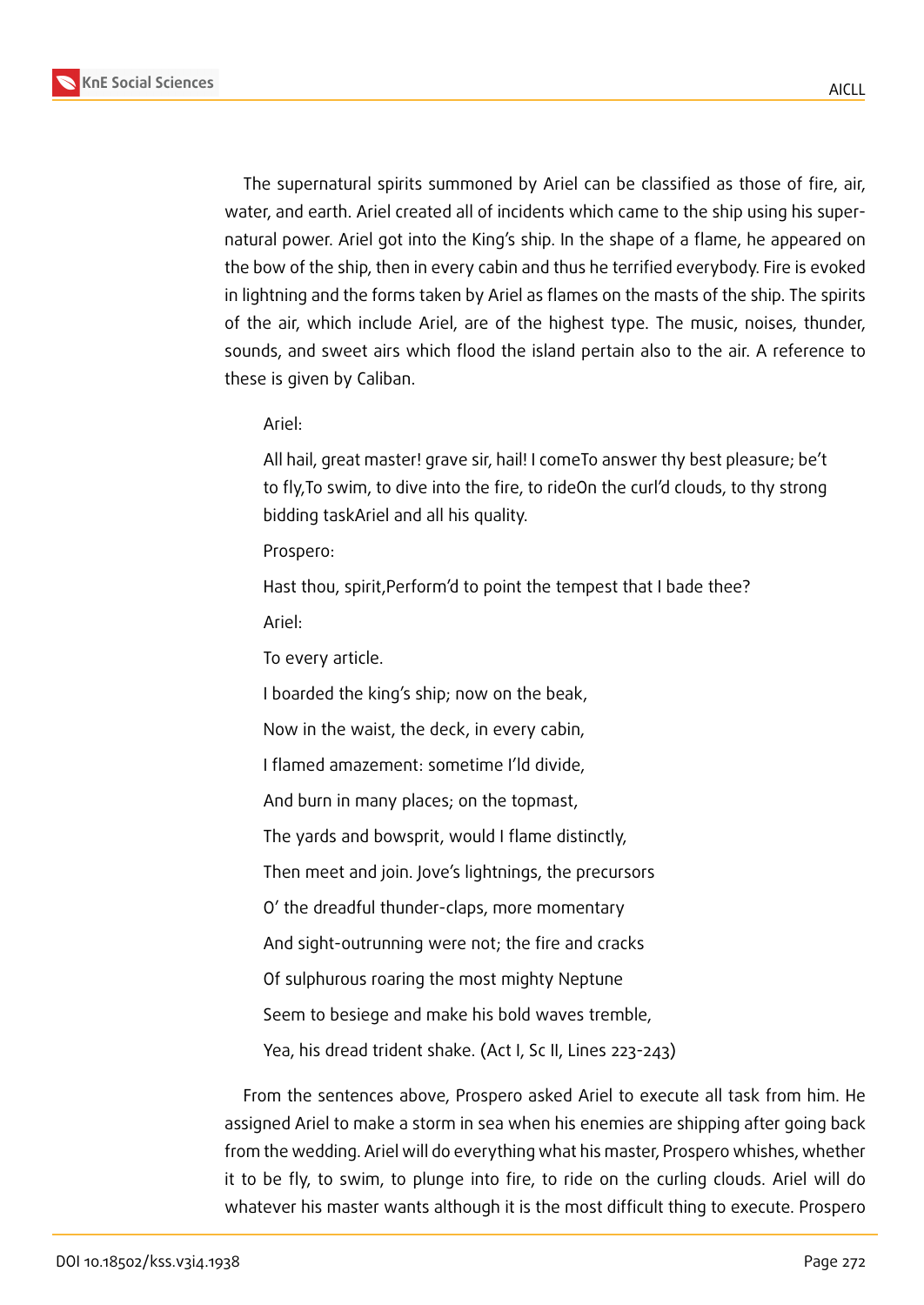ask for Ariel to execute every particular the task which he has given to Ariel with connection with the storm.

In few minutes, Ariel got into the King's ship. He appeared suddenly on the bow of the ship in the shape of a flame. He also appeared on the waist, on the deck, in every cabin of the ship and terrified everybody there. He appeared into several flames and at several places. He also showed himself as a burning on the ship simultaneously and combine into one single flame. He took out lightning and thunder bolts. The flashes of lightning and the loud roar looked as the powerful God of the sea.

Prospero: My brave spirit! Who was so firm, so constant, that this coil Would not infect his reason? Ariel: Not a soul But felt a fever of the mad and play'd Some tricks of desperation. All but mariners Plunged in the foaming brine and quit the vessel, Then all afire with me: the king's son, Ferdinand, With hair up-staring,–then like reeds, not hair,– Was the first man that leap'd; cried, 'Hell is empty And all the devils are here.' Prospero: Why that's my spirit! But was not this nigh shore? Ariel: Close by, my master. PROSPERO But are they, Ariel, safe? Ariel: Not a hair perish'd; On their sustaining garments not a blemish, But fresher than before: and, as thou badest me,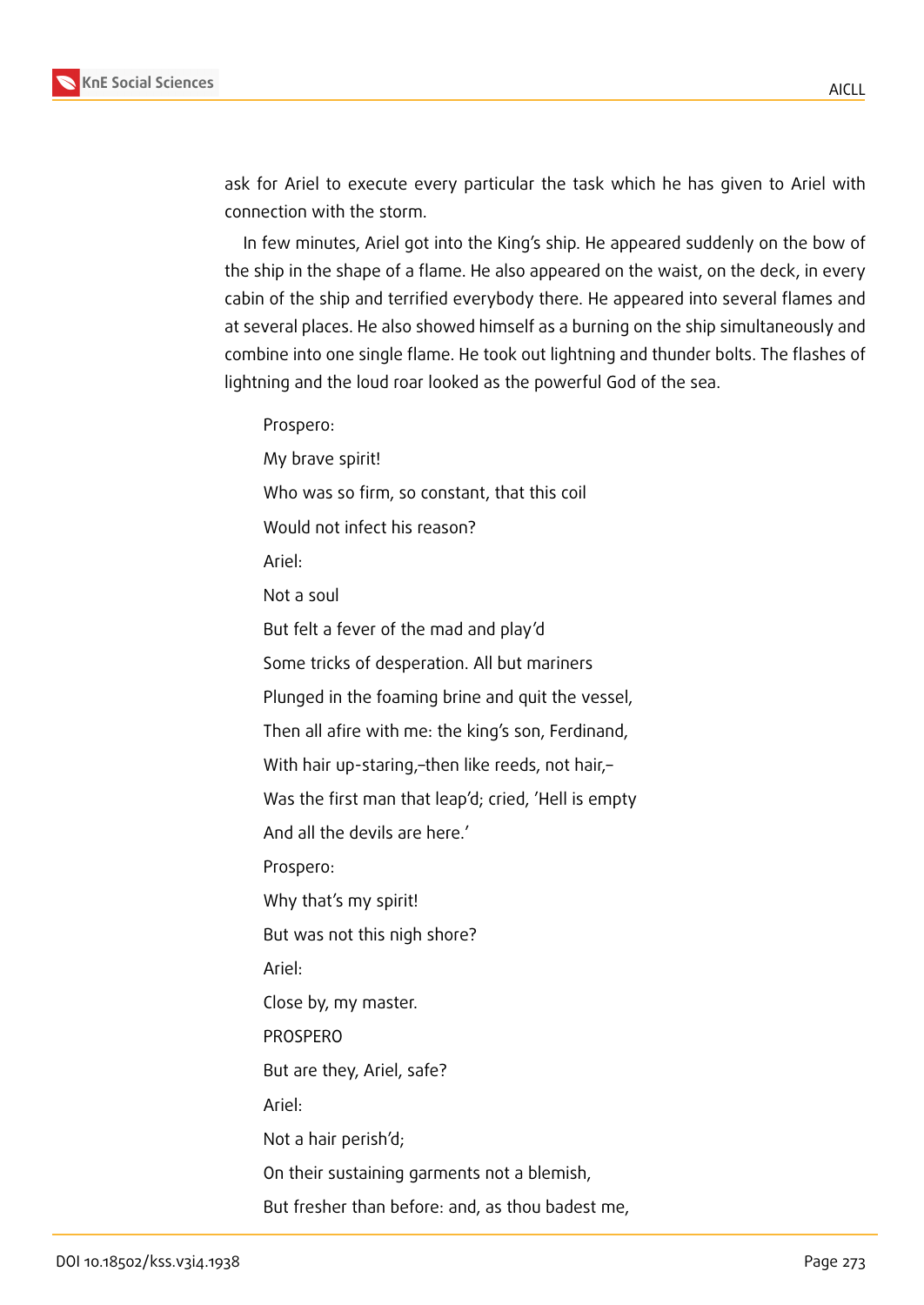

In troops I have dispersed them 'bout the isle. The king's son have I landed by himself; Whom I left cooling of the air with sighs In an odd angle of the isle and sitting, His arms in this sad knot. (Act I, Sc II, Lines 224-266)

Prospero praised his brave spirit for what he has done well. Everyone on the ship behaved like a mad when the fit is upon him. All of them jumped into the wild oceans except the sailors. They left their ship when it seemed to be burning because of Ariel's flames. The first person who jumped into the sea is Ferdinand, the sun of the King of Naples.

Prospero praised Ariel more. He is his trust-worthy spirit! Prospero wished that all the people will swim to the shore. Ariel left them close to the shore. But Prospero is afraid if they are not safe. Ariel told him that nobody has lost even a hair. Ariel ordered all. He makes Ferdinand, the son of King Naples separated from his groups but others are in the same group.

Prospero: Of the king's ship The mariners say how thou hast disposed And all the rest o' the fleet. Ariel: Safely in harbour Is the king's ship; in the deep nook, where once Thou call'dst me up at midnight to fetch dew From the still-vex'd Bermoothes, there she's hid: The mariners all under hatches stow'd; Who, with a charm join'd to their suffer'd labour, I have left asleep; and for the rest o' the fleet Which I dispersed, they all have met again And are upon the Mediterranean flote, Bound sadly home for Naples, Supposing that they saw the king's ship wreck'd And his great person perish.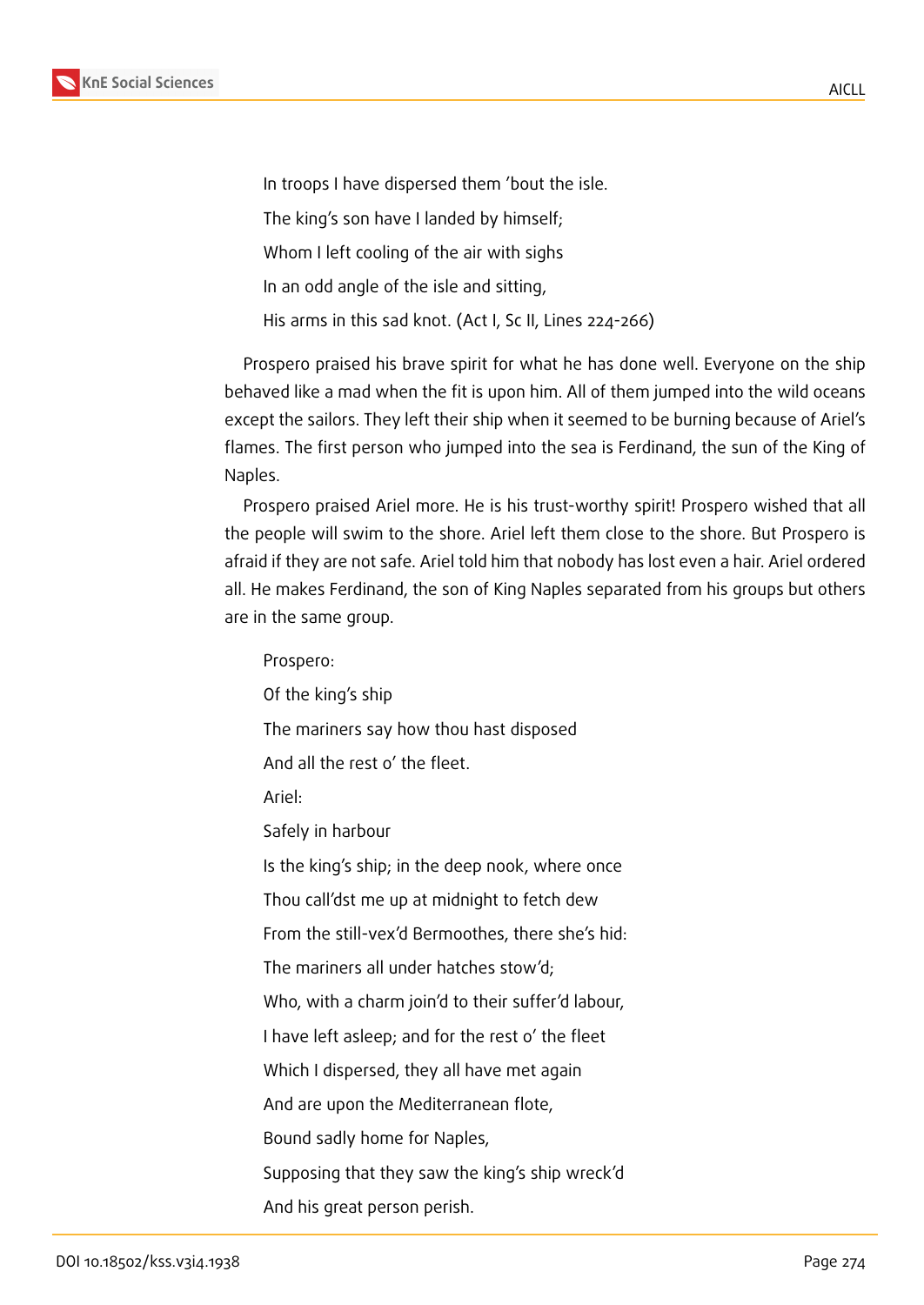

Prospero:

Ariel, thy charge

Exactly is perform'd: but there's more work.

What is the time o' the day?

Ariel:

Past the mid season. (Act I, Sc II, Lines 267-285)

Prospero asks Ariel what he has done with the sailors and how's the ship? Ariel answered that the ship is safe in the harbor. All the sailors have been packed away by him in the lower deck to prevent their escape to the sea shore. Ariel made them fall asleep because of the exertions and his spell. All of the sailors back to their native Naples. They are sailing sadly. They are under impression that the King's ship was wrecked and the King was drowned.

Prospero:

This blue-eyed hag was hither brought with child And here was left by the sailors. Thou, my slave, As thou report'st thyself, wast then her servant; And, for thou wast a spirit too delicate To act her earthy and abhorr'd commands, Refusing her grand hests, she did confine thee, By help of her more potent ministers And in her most unmitigable rage, Into a cloven pine; within which rift Imprison'd thou didst painfully remain A dozen years; within which space she died And left thee there; where thou didst vent thy groans As fast as mill-wheels strike. Then was this island– Save for the son that she did litter here, A freckled whelp hag-born–not honour'd with A human shape. Ariel: Yes, Caliban her son.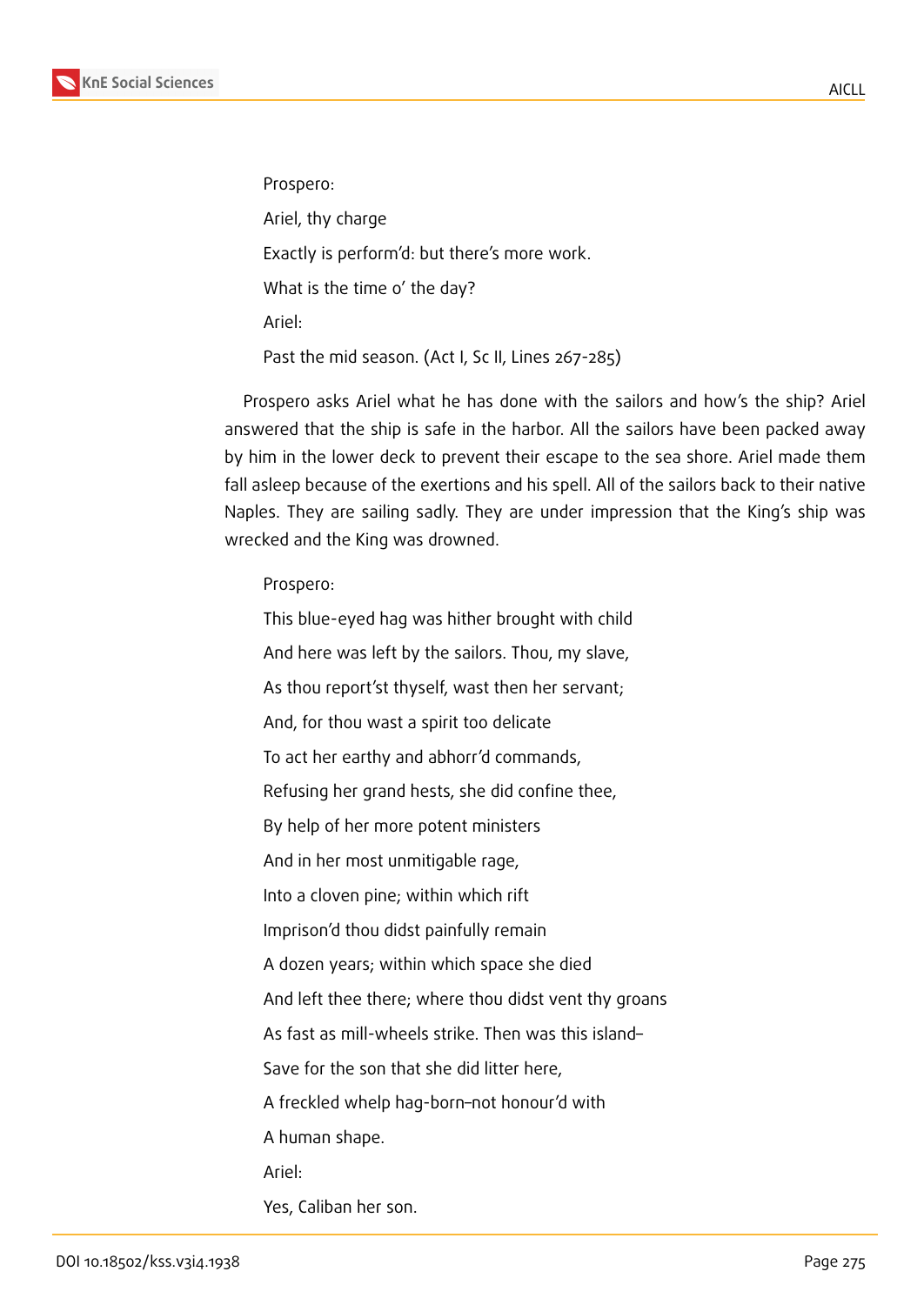

Prospero:

Dull thing, I say so; he, that Caliban Whom now I keep in service. Thou best know'st What torment I did find thee in; thy groans Did make wolves howl and penetrate the breasts Of ever angry bears: it was a torment To lay upon the damn'd, which Sycorax Could not again undo: it was mine art, When I arrived and heard thee, that made gape The pine and let thee out. (Act I, Scene II, Lines 328-355)

Prospero told that Ariel claims to be his servant or slave was at the time Sycorax's servant. He is old, ugly, malignant witch with pale-blue, sunken eyes. Ariel was prisoned in a cloven pine tree. Ariel suffered for twelve years. During that period, Sycorax died leaving Ariel a prisoner in cloven tree. No human lived in that island until Prospero comes except Caliban, son of Sycorax who was born with spotted body was no better than a dog. Caliban now is kept as his service. Ariel is saved by Prospero when he and her daughter came first to the island. Ariel groaned so pitifully. Prospero saved him by his magic and liberated him. Prospero used magic as his tool to exercise his power. Prospero is successful to make his enemies on the ship to strand in the island by helping of Ariel. They are safe. Nobody is harm. But finally Prospero will refuse his power, because he gets the Duke of Naples for his daughter, so it won't be necessary any more to practice that power. Shakespeare didn't really explain why Prospero refused to his magic, but he gave Prospero a God-like status to return to the world.

# **5. Conclusions**

After doing analysis of the story of Drama *The Tempest*, some results are found. From the results, conclusions can be described. First, supernatural power is exist in the story. It can be seen from the act and scene. The story is full of supernatural power. There are some characters using supernatural power. The main character, Prospero use magic or supernatural power. The second, the supernatural power is used by the main character for a purpose. He is Prospero. It is done to reach his position as Duke of Milan. He does not use his power for negative thing but for his and his daughter future. To reach it, Prospero is helped by some spirits who have supernatural power. First spirit is Ariel. Prospero is like his master for Ariel. Prospero has saved Ariel from the tree when first